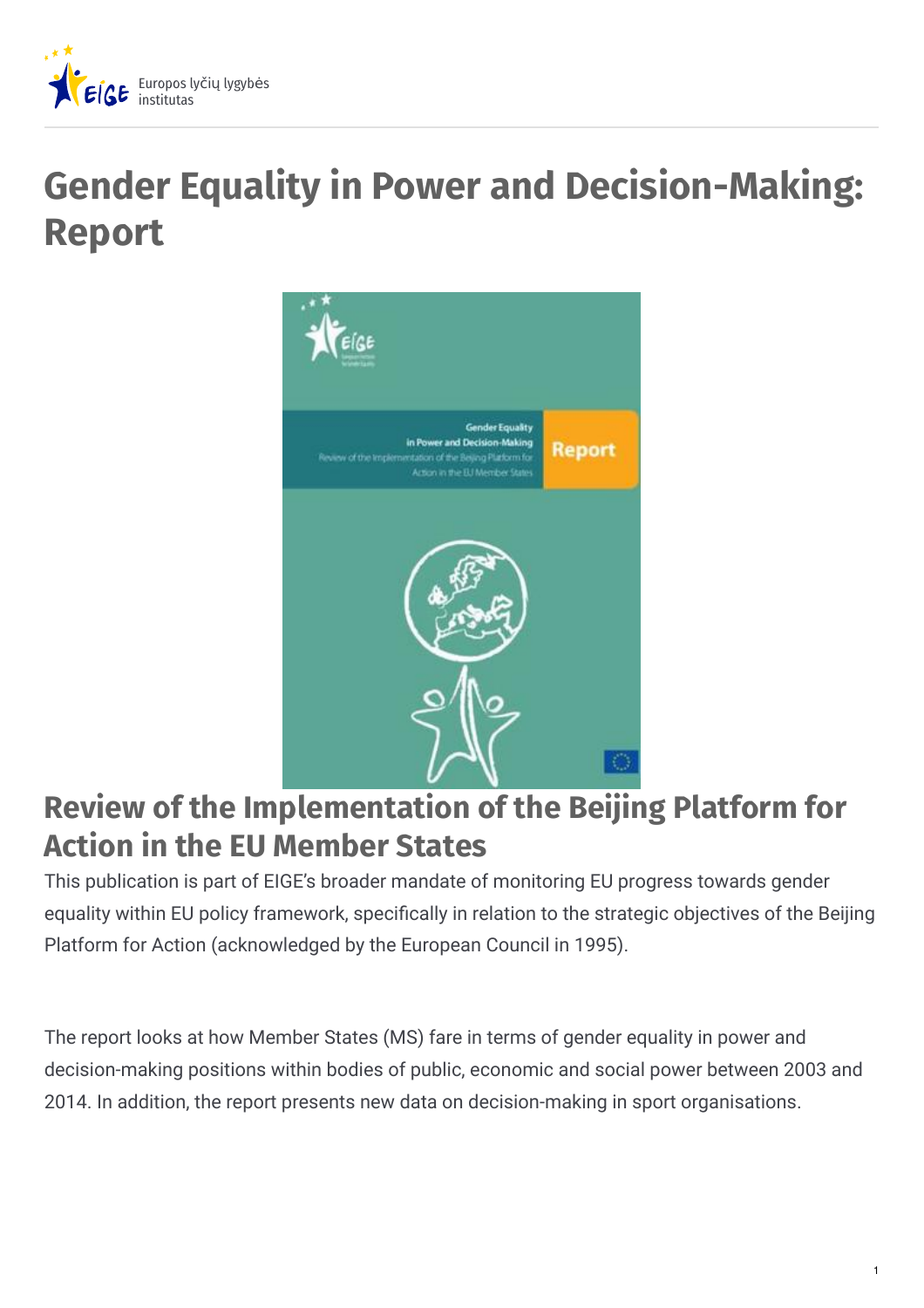|               | Press Release "Men control the money in EU. New study shows women missing from top |  |
|---------------|------------------------------------------------------------------------------------|--|
| finance jobs" |                                                                                    |  |

| EIGE's reports on monitoring the Beijing Platform for Action  |  |  |
|---------------------------------------------------------------|--|--|
|                                                               |  |  |
| The Gender Equality Index - The domain of power               |  |  |
|                                                               |  |  |
| View statistics on area G, Women in Power and Decision-making |  |  |

Also see the video "Report "Gender Equality in Power and Decision-Making". Women missing from top jobs in EU"

Decisionis hosted by This content a third party. By showing the external content you accept the

## **Downloads**

terms and the second second second second second second second second second second second second second second second second second second second second second second second second second second second second second secon

Gender Equality in Power and [Decision-Making:](https://eige.europa.eu/sites/default/files/documents/mh0215090enn.pdf) Report 上

**EN** (PDF, 2.05 MB)

 $\rightarrow$